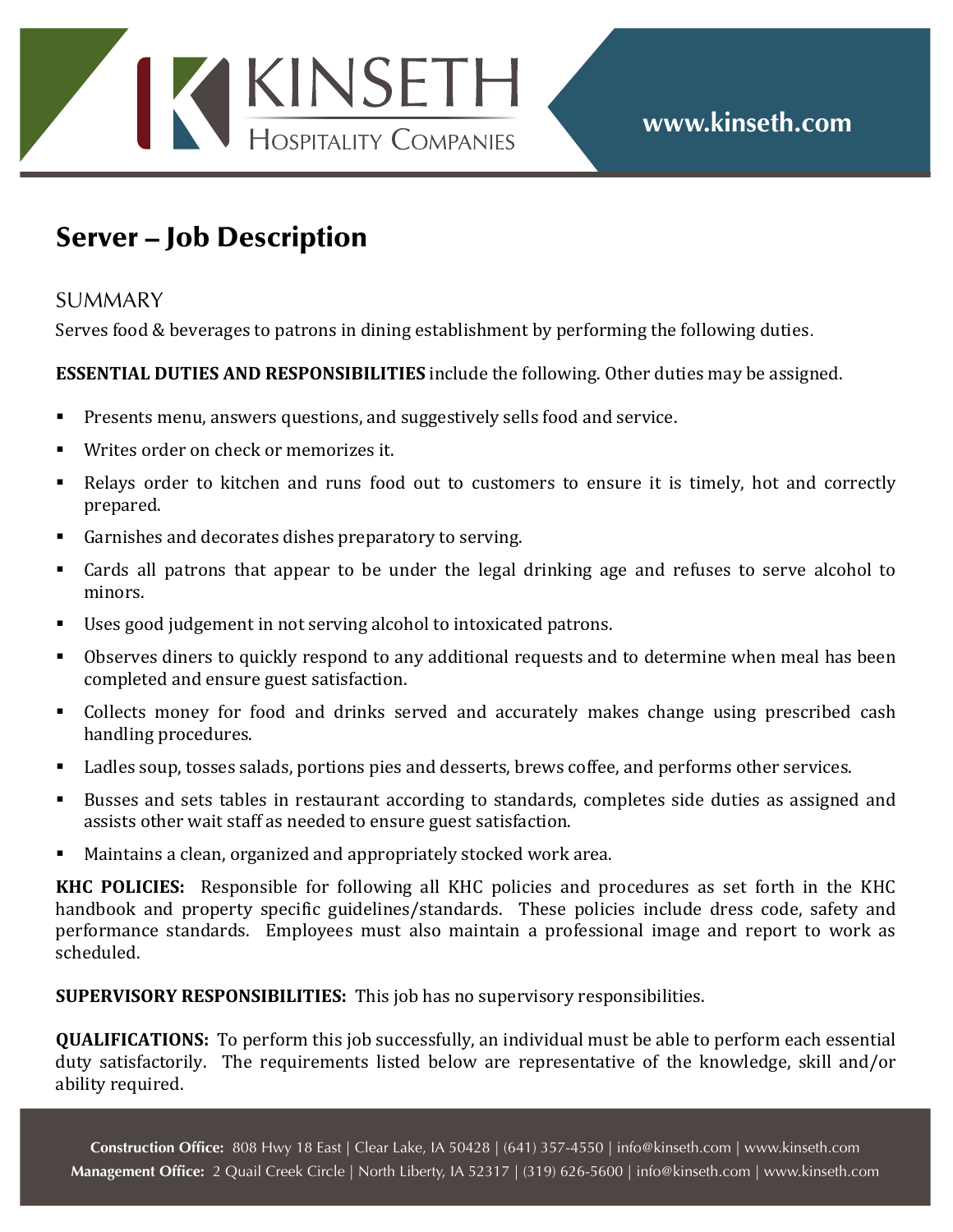

**EDUCATION** and/or **EXPERIENCE:** No specific knowledge, education or training required to accomplish the essential functions of this job.

**LANGUAGE SKILLS:** Ability to read, comprehend and follow simple instructions given either orally or in writing. Ability to write simple messages/notes/letters. Ability to communicate clearly in person, via telephone and in writing.

**MATHEMATICAL SKILLS:** Ability to add, subtract, multiply and divide in all units of measure, using whole numbers, common fractions, volume, basic weight and decimals. Ability to count, add, multiply, calculate change using American units of money. Ability to accurately handle cash, credit cards and checks.

**REASONING ABILITY:** Ability to apply common sense understanding to carry out detailed but uninvolved written or oral instructions. Ability to deal with problems involving variables in standardized situations.

**PHYSICAL DEMANDS:** The physical demands described here are representative of those that must be met by an employee to successfully perform the essential functions of this job. All employees must follow proper safety precautions at all times to avoid injuries.

While performing the duties of this job, the employee is regularly required to stand; walk; use hands to handle, grasp or type; reach with hands and arms; climb or balance; stoop, kneel, crouch, bend or twist; talk or hear. The employee is occasionally required to taste or smell. The employee must regularly lift and/or move up to 10 pounds and frequently lift and/or move up to 25 pounds. Specific vision abilities required by this job include close vision, distance vision, peripheral vision, depth perception, and ability to adjust focus.

**WORK ENVIRONMENT:** The work environment described here are representative of those an employee encounters while performing the essential functions of this job. All restaurant employees are required to wear rubber soled shoes and must follow proper safety precautions at all times to avoid injuries.

While performing the duties of this job, the employee is frequently exposed to temperature extremes from sub zero freezers, ovens, stoves, hot plates/plate warmers and grills and frequently works with toxic or caustic chemicals. The employee is occasionally exposed to fumes or airborne particles and occasionally works with moving mechanical parts such as slicers, dishwashers and sharpeners. The noise level in the work environment is usually moderate.

**Construction Offce:** 808 Hwy 18 East | Clear Lake, IA 50428 | (641) 357-4550 | info@kinseth.com | www.kinseth.com **Management Offce:** 2 Quail Creek Circle | North Liberty, IA 52317 | (319) 626-5600 | info@kinseth.com | www.kinseth.com